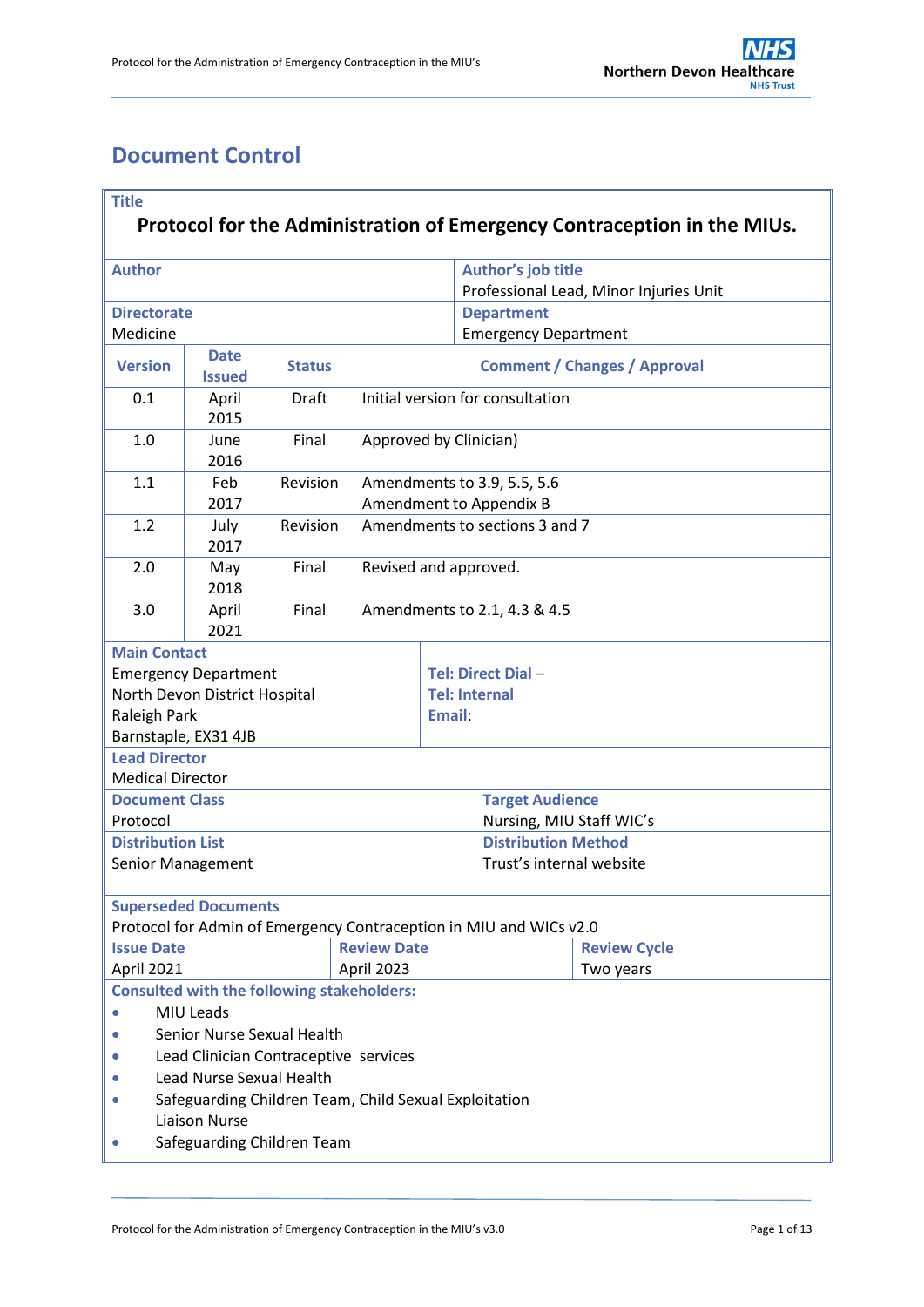

| <b>Approval and Review Process</b>                                      |                                                |  |  |  |  |
|-------------------------------------------------------------------------|------------------------------------------------|--|--|--|--|
| Lead Clinician for Emergency Department                                 |                                                |  |  |  |  |
| <b>Local Archive Reference</b>                                          |                                                |  |  |  |  |
| G:\Policies and Protocols                                               |                                                |  |  |  |  |
| <b>Local Path</b>                                                       |                                                |  |  |  |  |
| <b>MIU</b>                                                              |                                                |  |  |  |  |
| <b>Filename</b>                                                         |                                                |  |  |  |  |
| Protocol for the Administration of Emergency Contraception in the MIU's |                                                |  |  |  |  |
| <b>Policy categories for Trust's internal website</b>                   | <b>Tags for Trust's internal website (Bob)</b> |  |  |  |  |
| (Bob)                                                                   | None                                           |  |  |  |  |
| <b>MIU Protocols</b>                                                    |                                                |  |  |  |  |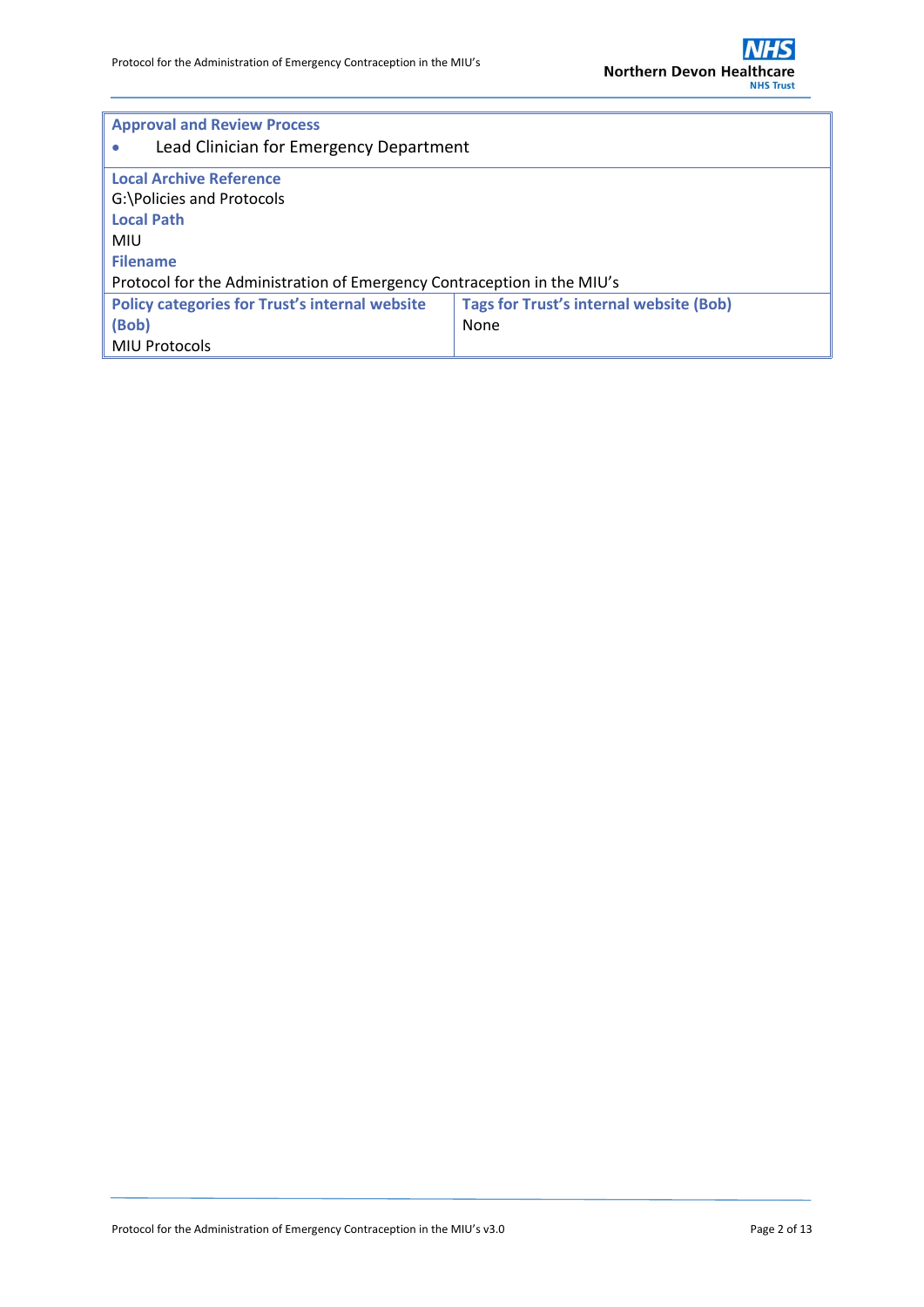# **Table of Contents**

|  | APPENDIX A - Essential Documentation for All Patients Attending Unit or Centre  10 |  |  |
|--|------------------------------------------------------------------------------------|--|--|
|  | APPENDIX B - Essential Documentation for All Patients Attending Unit or Centre 11  |  |  |
|  |                                                                                    |  |  |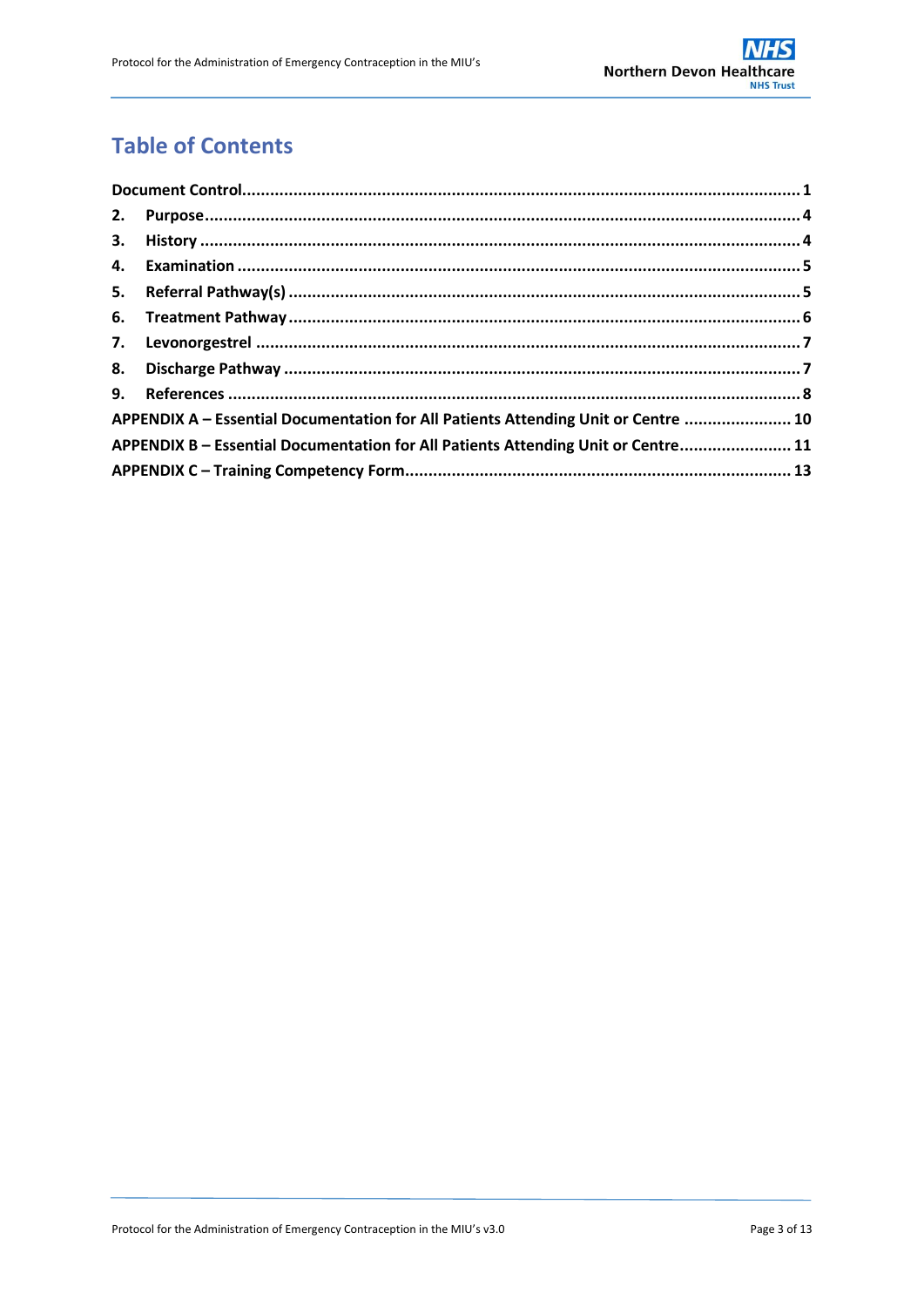## <span id="page-3-0"></span>**1. Purpose**

This protocol is for the use by staff employed by Northern Devon Healthcare Trust who have achieved the agreed clinical competencies to work under this protocol.

## <span id="page-3-1"></span>**2. History**

Check the patient's medical history.

#### **Ascertain and record in notes:**

- **2.1.** Any current medications used, including St John's Wort or medicines bought online, eg Modafinil.
- **2.2.** Any allergies, adverse drug reactions, medical problems.
- **2.3.** Any previous side effects if used emergency contraception (EC) before.
- **2.4.** Any recent emergency contraception (EC) used.
- **2.5.** Time and date(s) of unprotected sexual intercourse, or details of pill error / contraception error.
- 2.6. Check bleeding patterns, 1<sup>st</sup> day of last menstrual period or withdrawal bleed.
- **2.7.** Current contraception if any.
- **2.8.** Has there been any new or changes of partner?
- **2.9. Record, if age under 16,** level of Fraser competence**, (< 18yrs record and appropriately act on any safeguarding concerns.) See appendix B.**

#### **2.10. General Exclusion Criteria**:

- Hypersensitivity to any of the ingredients in the specified medication
- Existing pregnancy
- Severe malabsorption (Crohn's disease / galactose intolerance)

 Hepatic enzyme inducing drugs including St Johns Wort over the counter preparation: record current use and use in previous 28 days. Use can accelerate the metabolism and reduce the efficiency of contraceptive steroids, check individual drugs.

 If the patient has had EllaOne (Ulipistal Acetate) up to 7 days previously do not give Levonorgestrel but refer for more Ulipistal Acetate or an IUD.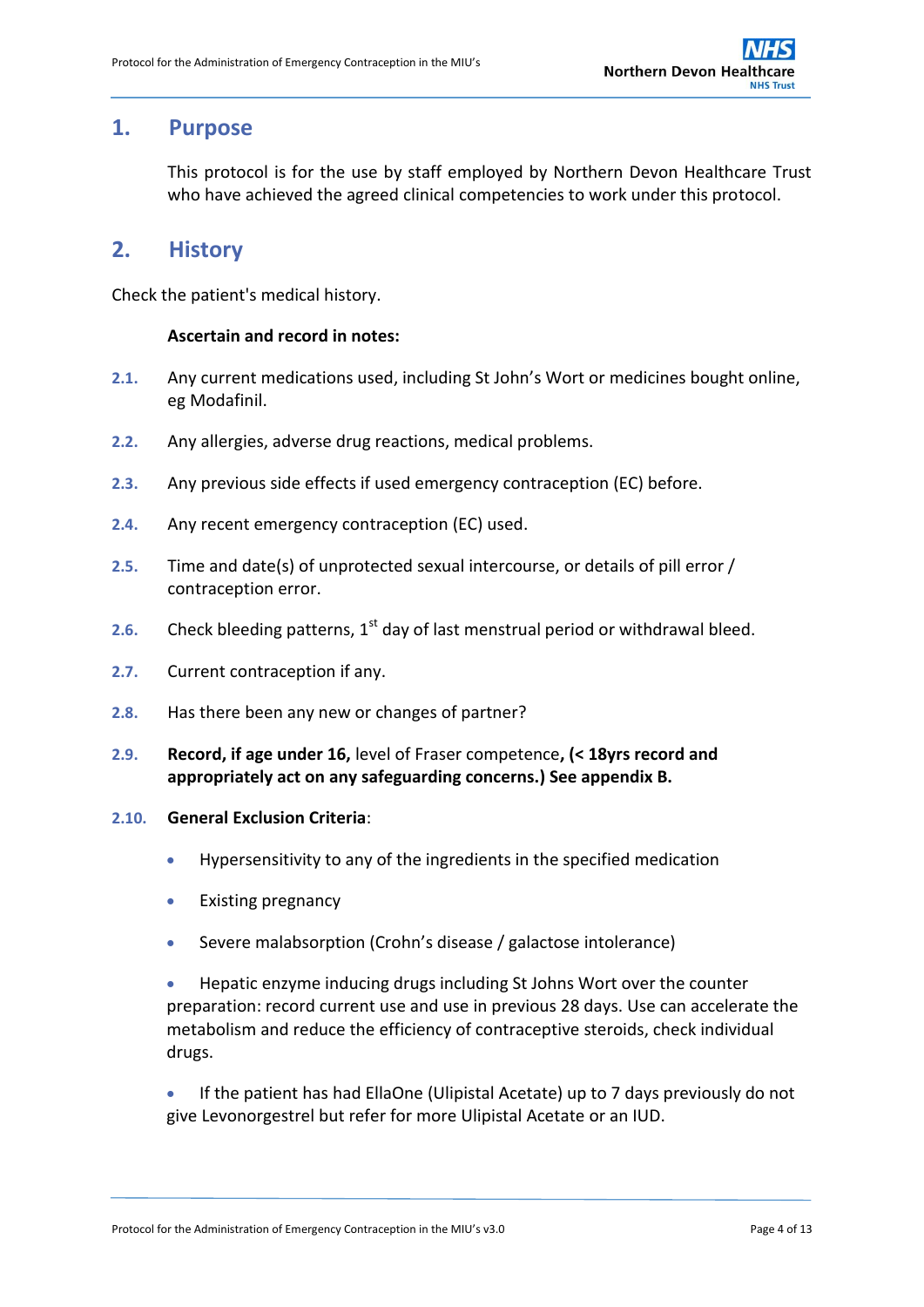## <span id="page-4-0"></span>**3. Examination**

May need pregnancy test if there has been repeated uprotected sexual intercourse and period late / menstrual irregularities / repeated pill errors.

Weigh patient.

## <span id="page-4-1"></span>**4. Referral Pathway(s)**

- **4.1. Situation 1 – No contraindications to EC**
- **4.2.** Assess risk
	- Go to Treatment pathway if Levonorgestrel required
- **4.3. Situation 2 – Repeating a dose of Levonorgestrel is needed if the patient vomits after 3 hours of receiving Levonorgestrel**
	- Assess, go to treatment pathway for advice on further supply

### **4.4. Situation 3 – Contraindications, exclusions, cautions or hypersensitivity to ingredients e.g. progestogen allergy**

- Refer to Clinic Doctor / Non-medical Prescriber
- Refer to GP or SH Clinic

#### **4.5. Situation 4 – Under 13.**

- **<13 MASH enquiry must be made. Refer to Appendix B for MASH enquiries out of hours.**
- **If < 13, it may still be appropriate to give the EC even if the patient is referred**
- **<13 if clinic Dr not available consult with lead paediatrician on call for children's services.**
- **4.6. Situation 5 - not Fraser competent, or over 16 but vulnerable child, vulnerable adult and / or where further consultation is required**

 For further guidance refer to and follow NDHT safeguarding policies and guidelines. Appendix B.

### **4.7. Situation 6 – Patient Requesting PCIUD**

 Refer to Sexual Health Clinic for PCIUD fit **but supply emergency contraception** in case of potential IUD fit failure, or if patient changes her mind and later decides against having IUD fitted.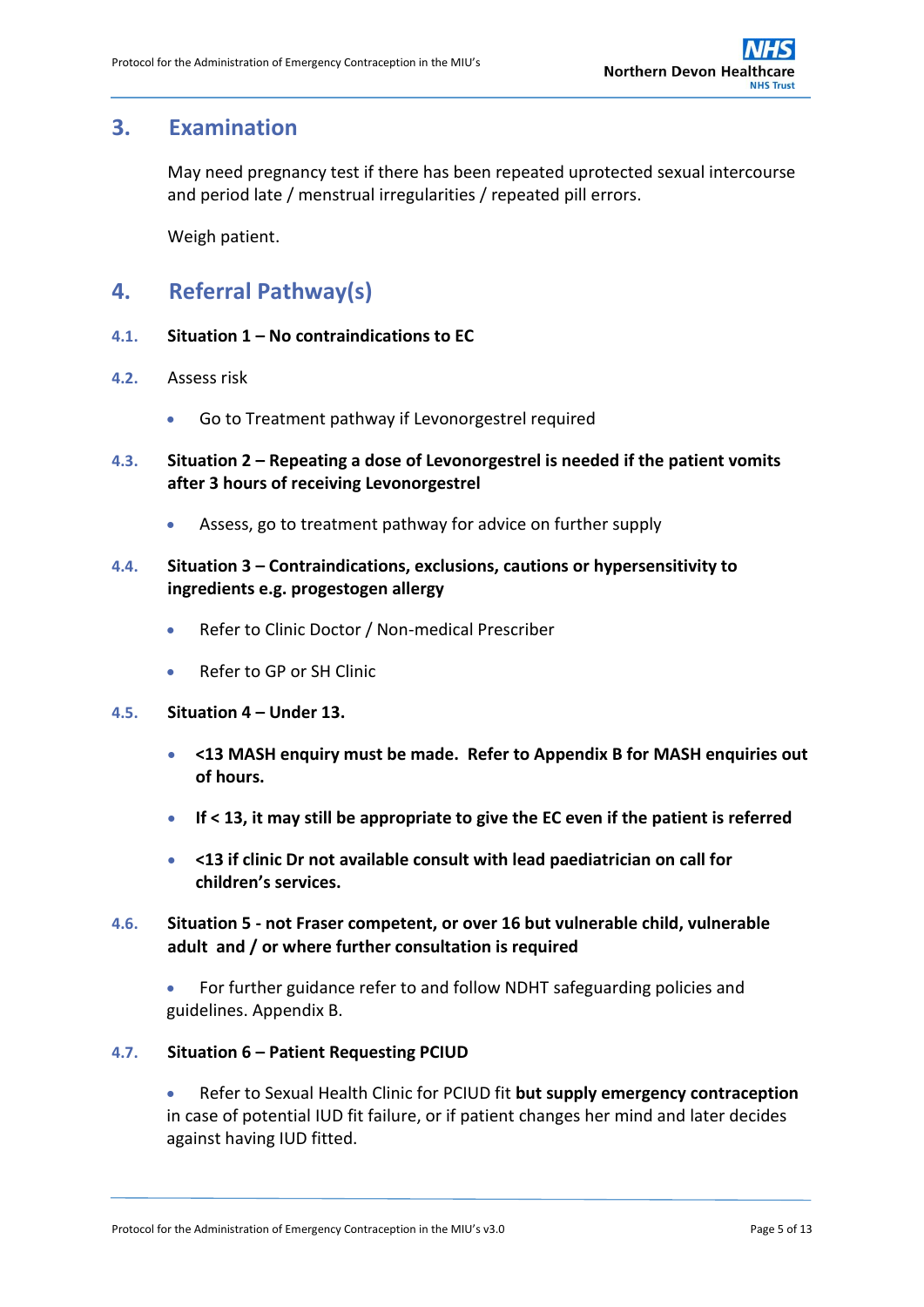(A PCIUD can be fitted in good faith within 5 days of the earliest possible ovulation, i.e. day 19 of a standard 28 day cycle or at any time if within 5 days of the only sexual intercourse that cycle)

## <span id="page-5-0"></span>**5. Treatment Pathway**

**5.1. A general explanation of emergency contraception (EC) is to include:**

 How EC works, emergency hormonal contraception and PCIUD *(staff would need training or information to be able to do this)*

- Advantages and risks of EC
- Potential side effects
- Potential bleeding patterns
- What makes EC less effective

 When giving EC due to pill error, the nurse will take account of the usual missed pill guidance as recommended by the current advice from the Faculty of Sexual and Reproductive Health.

Using condoms as an added precaution after EC

 If patient is 13-16 years of age; reassure confidentiality (including limits of confidentiality) & ensure no safeguarding issues. Assess for Gillick competency as per Fraser guidelines and document the findings.

 Advise patients to have a pregnancy test if a period is a week late or for patients who are amenorrhoeic or on oral contraception or Depo-Provera injection, 3-4 weeks from the risk

 Explain efficacy rates of EC licensed or unlicensed according to most recent Faculty of Sexual and Reproductive Health guidance

 Explain potential side effects of EC, spotting, vomiting, headaches, breast tenderness, abdominal pain, disruption of regular bleeding pattern, menstrual periods can sometimes occur a few days earlier or later than expected.

 Advise additional precautions to be used for 7 days when starting or restarting oral contraception after Levonorgestrel 1500 *(or 9 days if on Qlaira)*

#### *Ensure patient knows how or where to access condoms*

Supply EC as per Patient Group Direction or ask Doctor / Non-Medical Prescriber to prescribe if unable to supply under existing PGD. All EC is to be supplied with a product / patient information leaflet (PIL)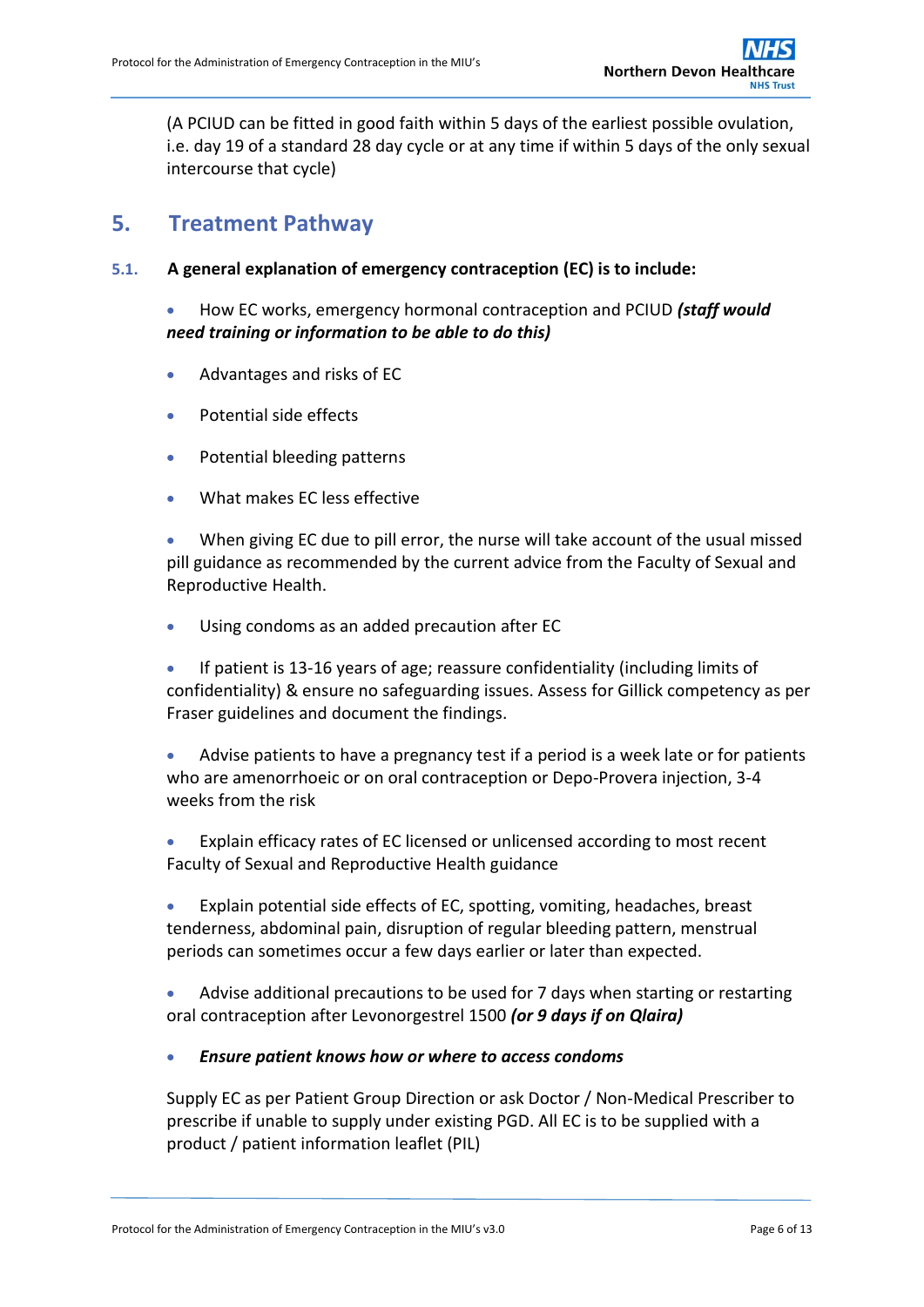## <span id="page-6-0"></span>**6. Levonorgestrel**

- Some medications will affect the effectiveness of EC e.g. enzyme inducers. If a patient is on an enzyme inducer the dose of Levonorgestrel should be increased to 3mg (two 1500 microgram tablets) once only, see PGD for further advice on other medications e.g. Warfarin, Phenindione and Ciclosporin.
- Explain Levonorgestrel 1500 (LNG) products are licensed for use up to 72 hours post intercourse but can be given unlicensed up to 96 hours (unlicensed use) it is still effective but may be less. The use of LNG is permitted if the patient accepts the unlicensed use and a post coital IUD is declined or unsuitable.
- Alternatively, if >72hrs but < 120hrs since risk and declines PCIUD option, refer to local pharmacist or Sexual Health clinic for Ulipistal Acetate. *– Need to be aware of Ullipristal use*
- Levonorgestrel can be given more than once in a cycle but consider an IUD if there is repeated need
- If a patient vomits within 3 hours of treatment with Levornorgestrel, a further once only dose may be repeated.
- If the patients weight is over 70kg or BMI>26 administer 2 Levonorgestrel

### **Breastfeeding**

 Does not contraindicate the use of Levonorgestrel small amounts of hormone are not thought to be harmful to the baby. However, the nurse may suggest that Levonorgestrel is taken immediately after a breast feed. An IUD should also be considered for breastfeeding mothers

## <span id="page-6-1"></span>**7. Discharge Pathway**

### **7.1. Record if referred to Clinic Dr or Non-Medical Prescriber**

### **7.2. BEFORE DISCHARGE:**

- Reaffirm patient contact details
- Document the supply of EC, brand name, check expiry date
- Offer current FPA leaflet *including leaflets on methods of contraception ie combined oral contraceptive pill*

### **7.3. ENSURE AS INDICATED THAT:**

**7.4.** Verbal and / or written instructions are given / offered to patients about:-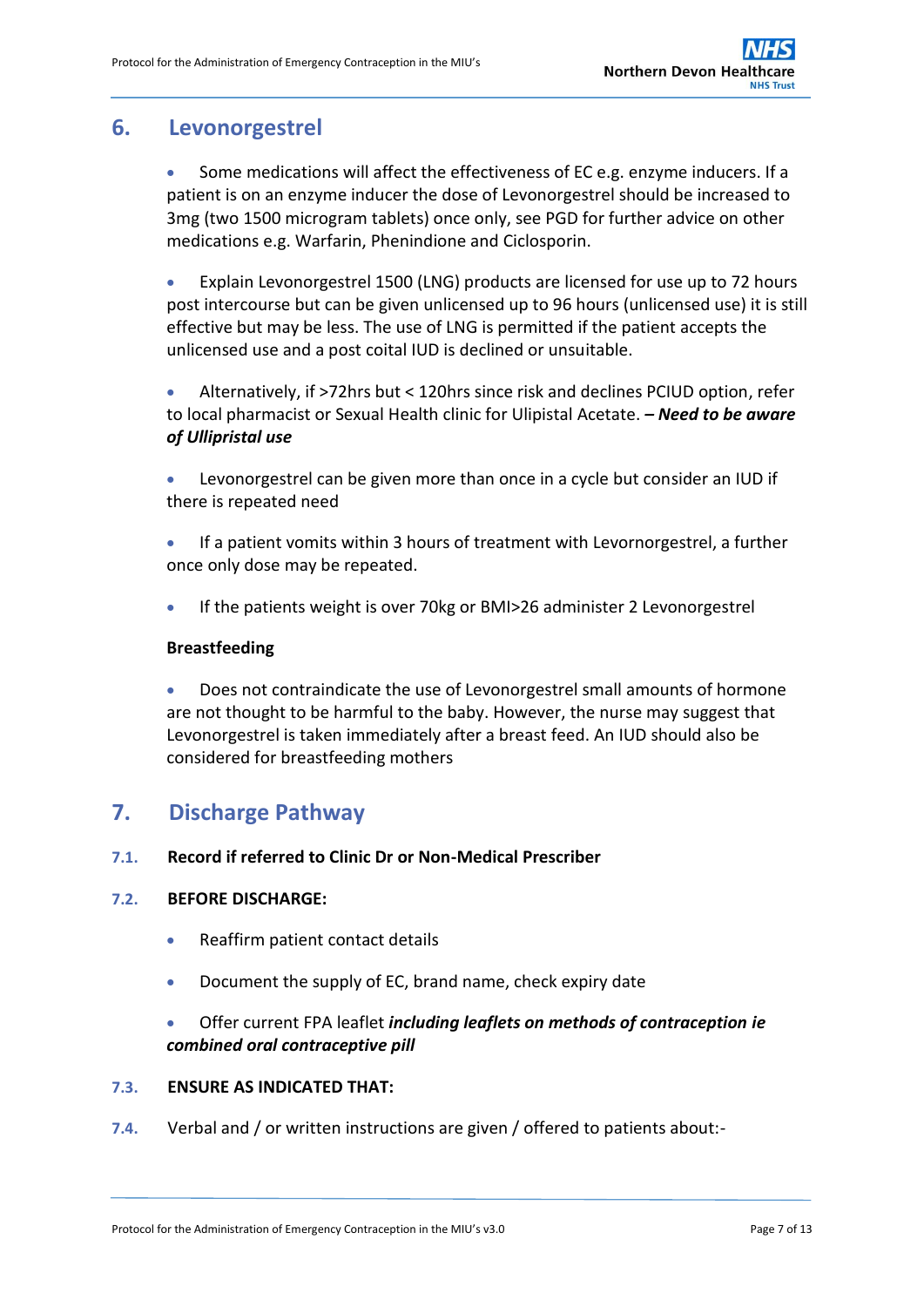- *How to make an appointment at a local Sexual Health Clinic if future contraception is required & clinic opening times*
- *Availability of Sexual Health Services for STI screening as recommended after unprotected sex*
- *The telephone helpline number at Barnstaple Health Centre: 01271 341562*
- *Availability of other methods of contraception i.e. including other LARC methods*

### **Patient Follow Up**

Confirm follow up for pregnancy testing, method, pill start

### **FURTHER ADVICE**

- Routine cervical screening to be encouraged as per national guidelines
- If appropriate the nurse will encourage the patient to stop smoking
- **Breast awareness should be encouraged**

 Quick starting contraception including implants and oral contraception should be encouraged, advise a follow up pregnancy test 4 weeks later and direct them to a contraception clinic.

### <span id="page-7-0"></span>**8. References**

 Fraser Guidelines / Gillick Competence (Gillick v. West Norfolk and Wisbech Area Health Authority 1985 3 All ER 402-437)

- Safeguarding Children Policy, Northern Devon Healthcare NHS Trust Incorporating Services in Exeter, East and Mid Devon v2.1 – Jan17
- Safeguarding Adults Policy, Northern Devon Healthcare NHS Trust Incorporating Services in Exeter, East and Mid Devon v4.2 23May2012
- Statement from the clinical effectiveness unit, Faculty of Sexual and Reproductive Healthcare (FSRH) response to new data on quick-starting hormonal contraception (September 2015)
- European Medicines Agency review of emergency contraception and weight: Update from the Faculty of Sexual and reproductive Healthcare June 2014
- Faculty of Family Planning and Reproductive Healthcare CEU Clinical Guidance Emergency Contraception, 2011 (Updated 2012)
- Faculty of Sexual and Reproductive Healthcare CEU Clinical Guidance Quick starting contraception, September 2010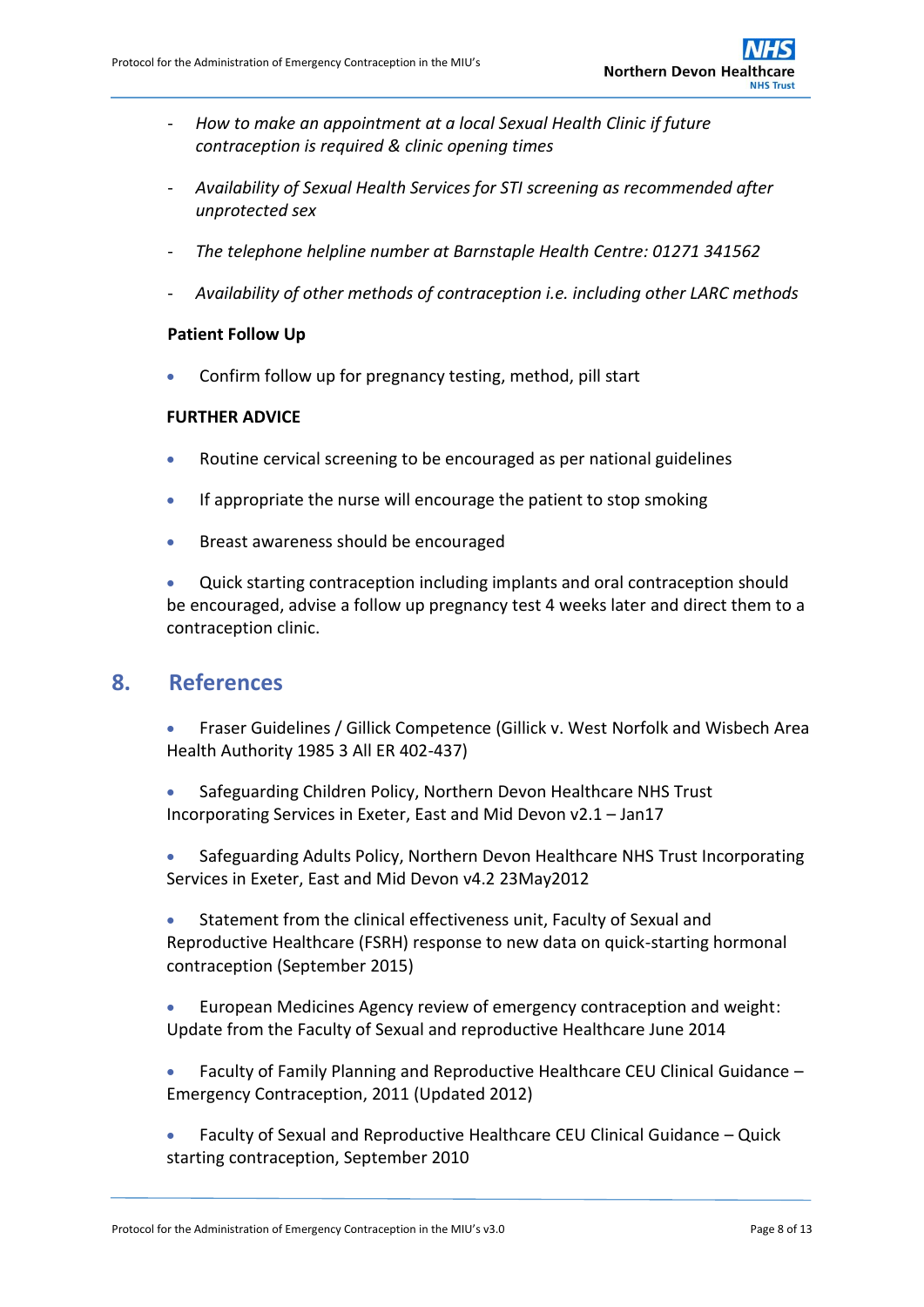- FRSH UK MEC (2016)
- [fsrh-guideline-emergency-contraception-17march 2017](https://www.fsrh.org/news/fsrh-launches-new-emergency-contraception-guideline/)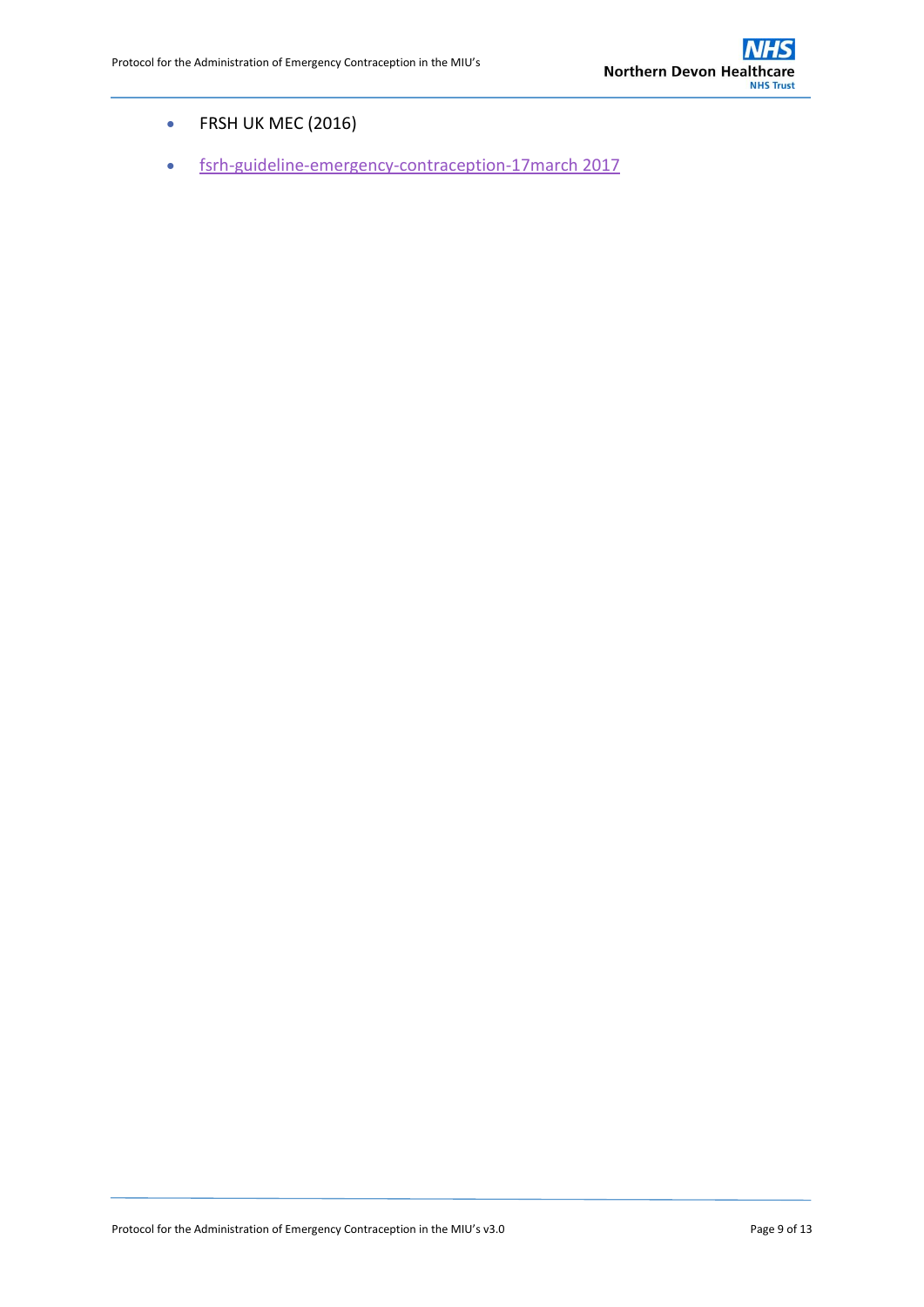## <span id="page-9-0"></span>**APPENDIX A – Essential Documentation for All Patients Attending Unit or Centre**

#### **Adults Consent**

Gain consent to be seen by a nurse practitioner Gain consent for treatment and sharing information and document.

#### **Clinical Presentation**

If unwell assess for:

- Airway
- **•** Breathing
- **•** Circulation
- **•** Disability
- Exposure

Document a full set of observations including neurological observations including Glasgow coma score if applicable.

Record EWS: if 7 or above arrange immediate transfer to secondary care. Refer to treatment escalation plan (TEP), if in place and discuss with Emergency Department as necessary.

Document pain score using numeric rating scale. For cognitively impaired patients document any signs of pain (e.g. grimaces or distress).

#### **Safeguarding**

#### **Ask the DomesticViolence/Abuse question, 'Do you feel safe at home?'**

- Assess for mental capacity and if person is a vulnerable adult.
- Assess for learning disability and whether patient has a hospital passport in place.
- Assess falls risk. Complete falls referral if applicable.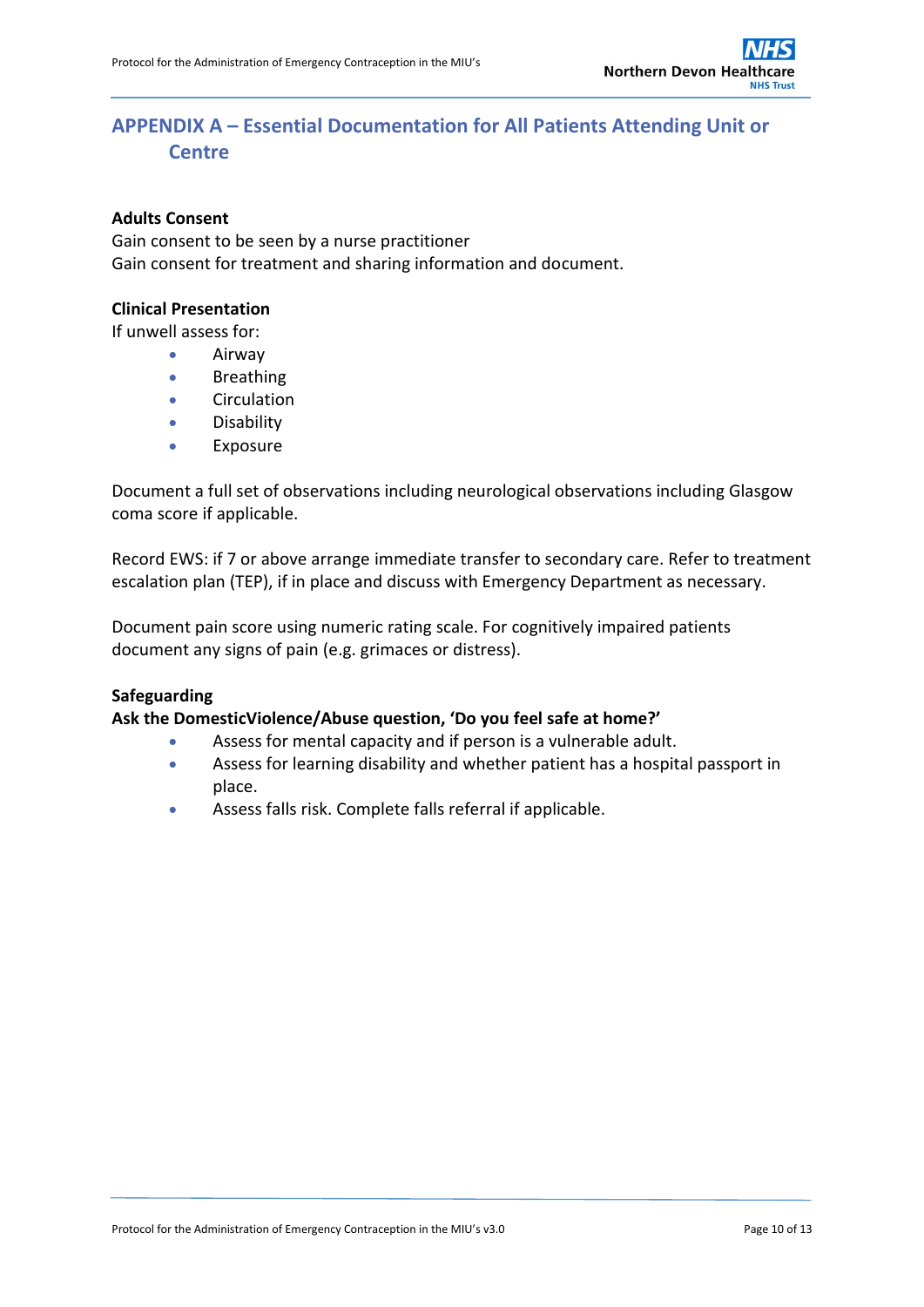## <span id="page-10-0"></span>**APPENDIX B – Essential Documentation for All Patients Attending Unit or Centre**

#### **Child and Young Persons under 18 Years Old Consent**

Gain consent to be seen by a nurse practitioner

Gain consent for treatment and sharing information.

Assess and document competency according to Fraser guideline if applicable.

Document name of person(s) accompanying patient.

#### **Safeguarding**

The following questions must be asked in order to assess risk.

#### **Safeguarding Risk Assessment for all U18.**

- Nature of confidentiality explained.
- Must be seen alone during attendance.

#### **Factors affecting ability to consent:**

- In care/ supported living/ social services involved?
- Learning difficulties/ communication impairment?
- Evidence of self- harm/ mental health status/ CAMHS?
- Recreational drug/ alcohol use?
- Current or history of DV/ sexual assault.
- Age of partner.

#### **Fraser Guidelines:**

- Understands professional's advice.
- Cannot be persuaded to inform parent/ responsible adult.
- Likely to begin or continue to have sex with or without contraception/ treatment.
- Physical, mental health or both are likely to suffer without contraception/ treatment.
- The young person's best interests require them to receive contraception/ treatment with or without parental consent.

#### **Any safeguarding concerns must be documented and appropriately acted on, for guidance please refer to:**

#### **Northern Devon Healthcare Trust Safeguarding Children Policy.**

[http://www.northdevonhealth.nhs.uk/wp-content/uploads/2015/12/Safeguarding-](http://www.northdevonhealth.nhs.uk/wp-content/uploads/2015/12/Safeguarding-Children-Policy-V2.1-Jan17.pdf)[Children-Policy-V2.1-Jan17.pdf](http://www.northdevonhealth.nhs.uk/wp-content/uploads/2015/12/Safeguarding-Children-Policy-V2.1-Jan17.pdf)

Particularly:

5.3 – 5.5 Making a MASH enquiry and out of hours support.

- 5.14 Safeguarding sexually active young people.
- 5.28 Child Sexual Exploitation.

For further advice and/ or concerns contact the Safeguarding Children Team on 01271 341533.

Consider a direct referral to Sexual Health Services for further risk assessment, support and on-going contraceptive and sexual health advice and provision. Exeter – 01392 284983.

Barnstaple – 01271 341562.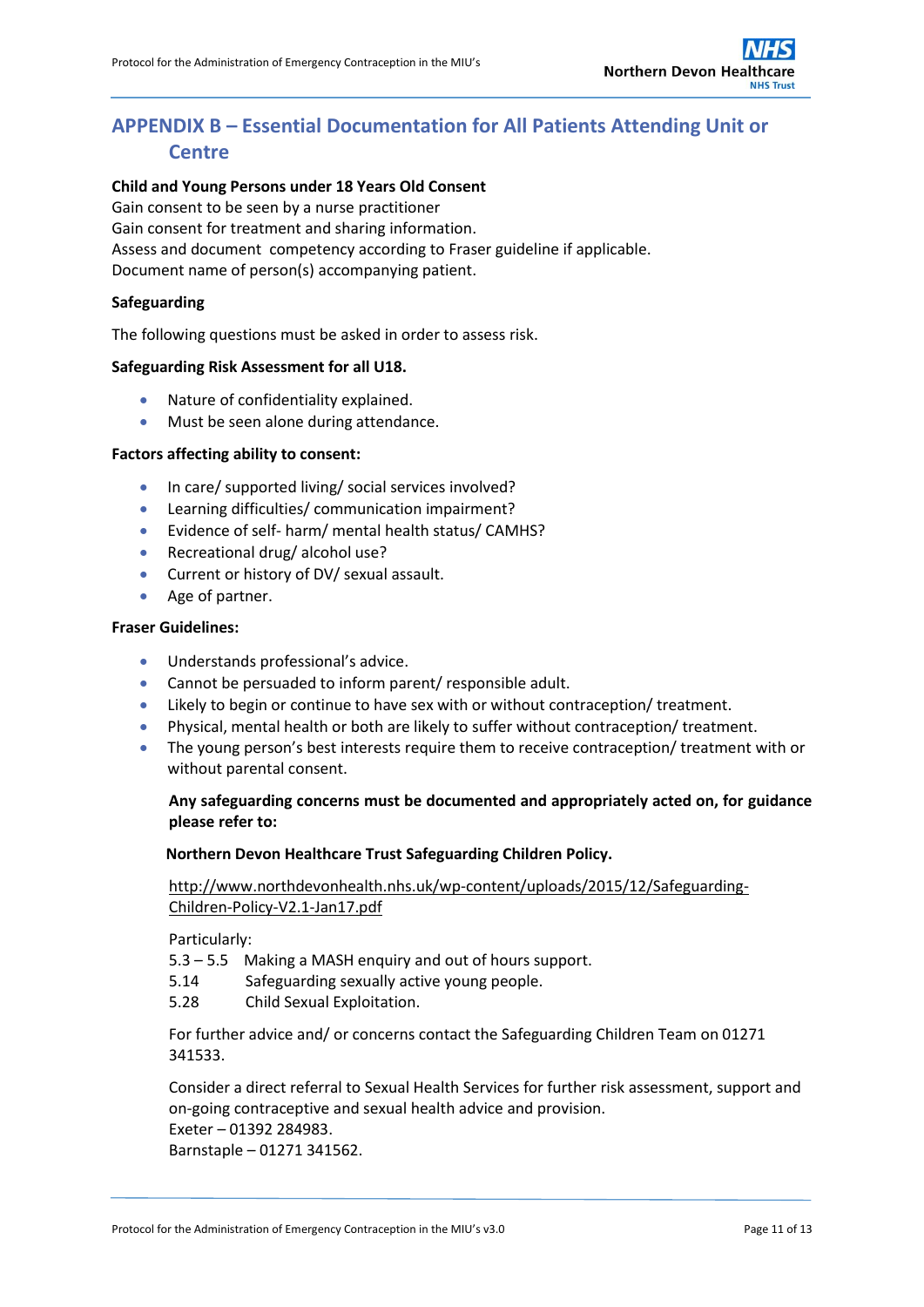DOCUMENT ALL FINDINGS IN THE CLINICAL TREATMENT RECORD AND ACT ON THEM FOLLOWING NDHCT GUIDELINES. **Clinical Presentation**

If unwell assess for:

- Airway
- **•** Breathing
- **•** Circulation
- **•** Disability
- Exposure

Record PEWS: if any one parameter is triggered transfer to secondary care or seek advice from medical practitioner.

Use guideline Traffic Light System (NICE) 2013 if applicable.

Use guideline Feverish Illness (NICE) 2013 if applicable.

Document pain score using FLACC, Wong Baker Faces or numeric rating scale.

Safeguarding: Complete safeguarding children questions (NICE 2003)

DOCUMENT ALL FINDINGS IN THE CLINICAL TREATMENT RECORD AND ACT ON THEM FOLLOWING NDHCT GUIDELINES.